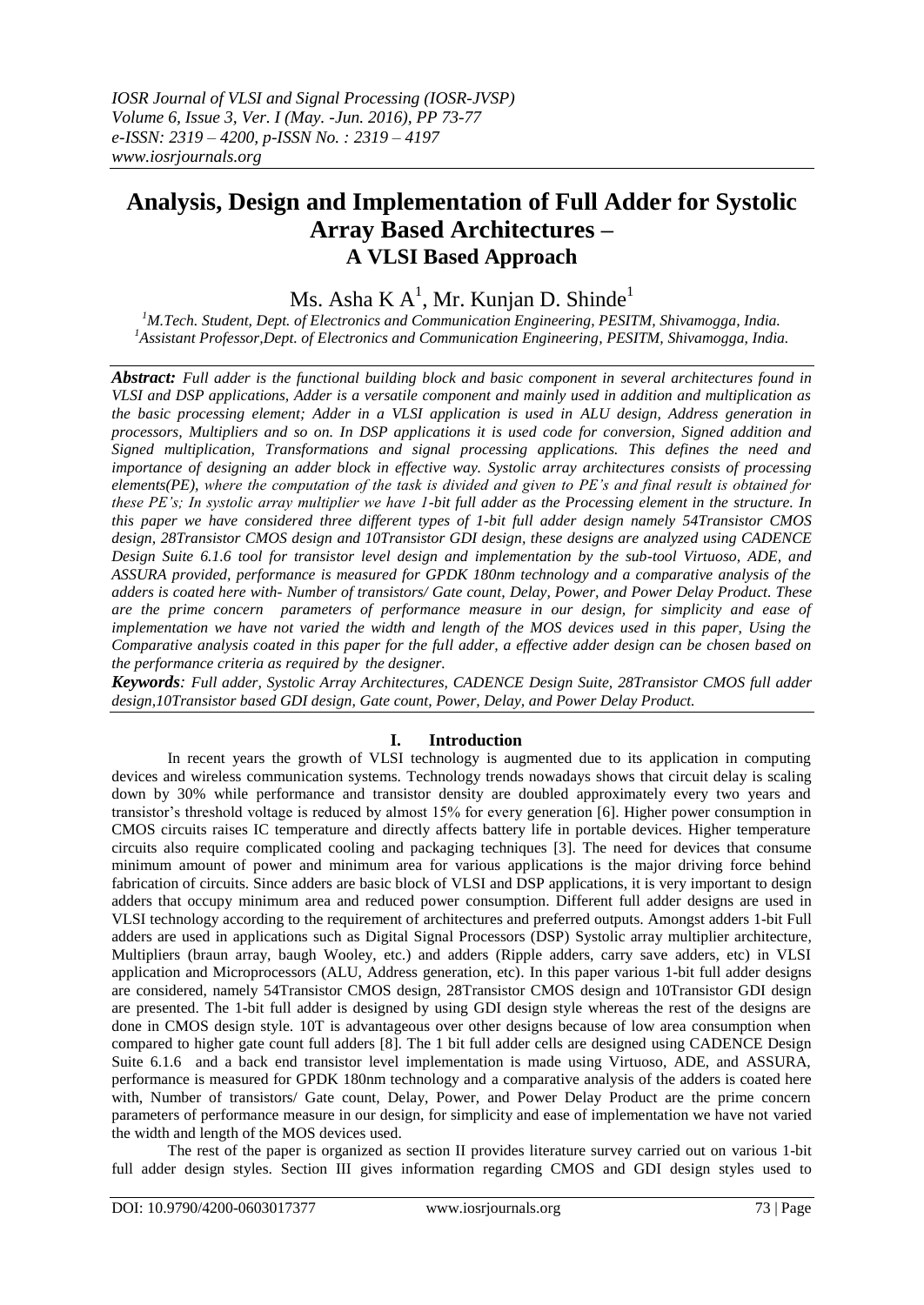implement 1-bit full adder. Section IV gives knowledge about the various 1-bit full adder designs considered in this paper. Section V consists of results and discussion regarding full adder simulations and the comparative analysis.

## **II. Literature Review**

In [1] the authors have designed 1-bit full adder and performance analysis is carried out for the design styles CMOS, GDI, TG, and GDI-PTL; CADENCE tool is used for design and implementation with GPDK 45nm which differs from GPDK 180nm technology used in this paper and some of the second order effects can be neglected here. In [2] 28T CMOS full adder and 20T TG based full adder circuit is designed in Cadence and , the circuit if 28T full adder CMOS design is considered for one of designs for 1-bit full adder design in this paper. In [3] the power consumption equations for digital CMOS circuits are considered to cognize the power dissipation and delay in CMOS circuits. In [4] the equations for various 1-bit full adder designs is given, this gives a brief idea to understand different ways for designing 1-bit full adders. In [5] the GDI based full adder circuits is presented for low power application.

## **III. Design styles**

## **i. CMOS design style**

A CMOS network consists of pull up network (PMOS transistors) and pull down network (NMOS transistors). The PMOS transistor passes good logic "1" and weak logic "0" whereas the NMOS transistor passes good logic "0" and weak logic "1" to the next level. The output of this network is having full swing and the voltage levels are not degraded (no threshold voltage drop and in some cases body effect may be raised in due to the design). The average power dissipation in a basic CMOS digital gate is sum of the dynamic power, static power and short-circuit power. The dynamic power dissipation of a CMOS circuit depends on parameters such as supply voltage, clock frequency, node switching activities and number of nodes. The reduction in each of above parameters will result in reduction of dissipated power [9].

## **ii. GDI design style:**

The basic GDI cell was first proposed by Morgenshtein [7]. This technique is used for low power and minimum area in digital combinational circuit design. The reduction in power consumption, propagation delay and area of digital circuits in GDI style is done while maintaining low complexity of logic design. One of the significant differences between CMOS and GDI based design is that the source of PMOS in a GDI cell is not connected to VDD and the source of NMOS is not connected to GND (ground) [5]. Every GDI cell consists of 3 inputs – C (common gate input for NMOS and PMOS), F1 (input to the source/drain of PMOS and F2 (input to the source/drain of NMOS).



Figure 1. Pictorial representation of (a) CMOS design style and (b) GDI design Style

# **IV. Full adder design using different design styles**

## **Basics of Full adder**

A full adder performs addition of two single bits with carry in as third input. The result of addition at each position in 1-bit full adder is given by SUM bit and a Cout (carry-out) bit. For inputs A, B and Cin output of the full adder is Sum and Cout. Figure 2 gives the block diagram of 1-bit full adder and table 1 gives the truth table of 1-bit full adder. The equations for sum and carry out is given in (1) and (2). It is possible to derive many other types of equation based on the sum and Cout outputs of full adder.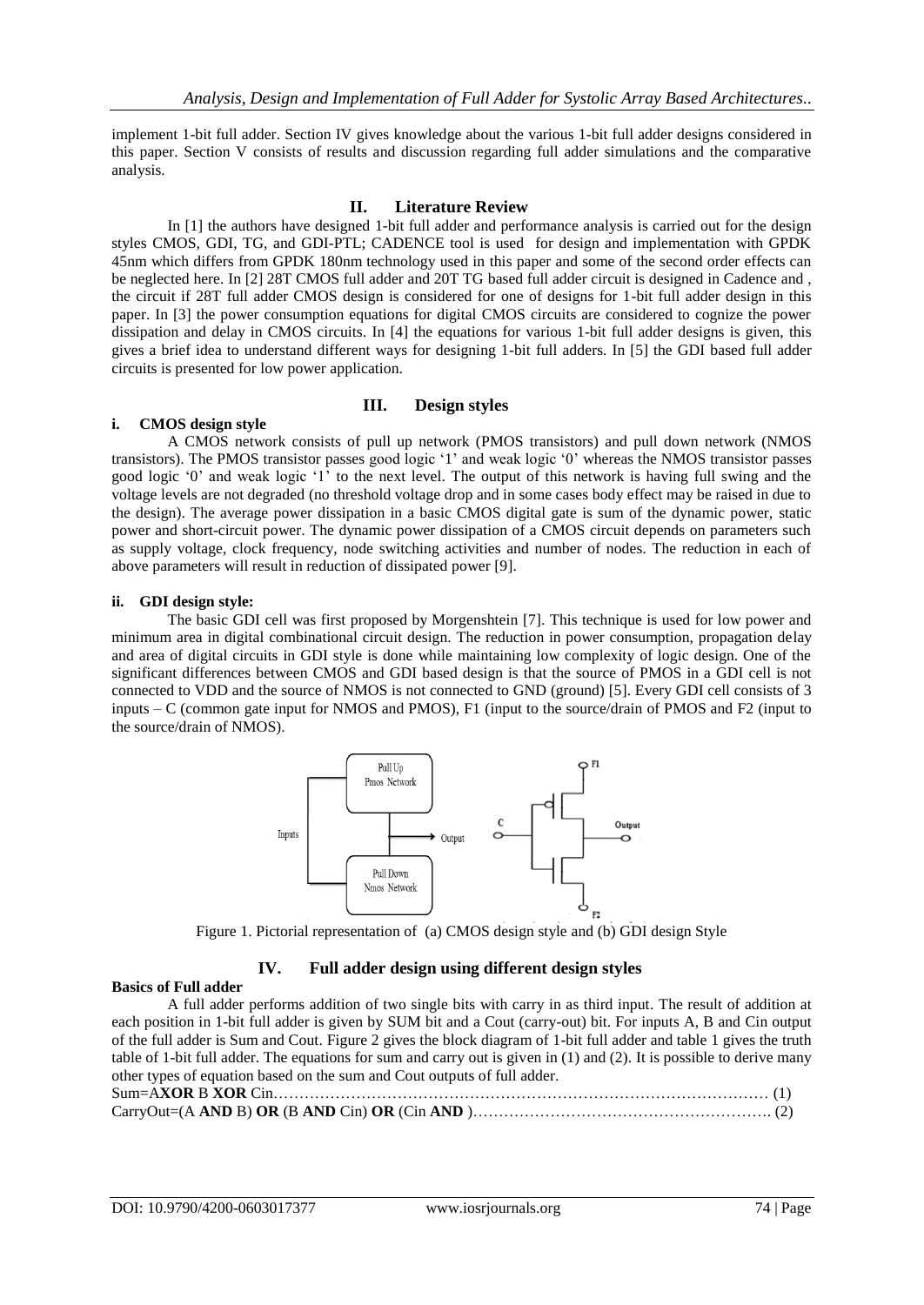

Figure 2: Block diagram of 1-bit full adder

| Table 1: Truth table of 1-bit Full adder |  |            |            |      |  |  |
|------------------------------------------|--|------------|------------|------|--|--|
|                                          |  | <b>Cin</b> | <b>Sum</b> | Cout |  |  |
|                                          |  |            |            |      |  |  |
|                                          |  |            |            |      |  |  |
|                                          |  |            |            |      |  |  |
|                                          |  |            |            |      |  |  |
|                                          |  |            |            |      |  |  |
|                                          |  |            |            |      |  |  |
|                                          |  |            |            |      |  |  |
|                                          |  |            |            |      |  |  |

#### **i. 10T full adder (GDI design style)**

In this method the 1-bit full adder design type is obtained from Sum output from the second stage of XOR circuit and the carry bit (Cout) output is calculated by multiplexing B and Cin. These structure style gives GDI based designed cell two extra input pins to use making GDI style flexible over CMOS design. GDI cell is expensive since it requires twin-well CMOS or Silicon On Insulator (SOI) process to realize. The drawback of GDI design style is degradation in the output signal which is highlighted in the simulation waveform. The number of transistor counts in this full adder 10 transistors. A,B, Cin are taken as inputs and the output of the circuit is taken from the Sum and Carry-out(Cout). From figure 3 we have transistors numbered as 1,3,5,7,9 are PMOS transistors whereas transistors numbered as 2,4,6,8,10 are NMOS transistors.

#### **ii. 28T full adder design (CMOS style):**

The conventional full adder based design is obtained using standard CMOS topology consists of pullup and pull-down transistor offering full-swing output with good driving capabilities. Due to the increased number of transistors, power consumption is high and also use of PMOS transistor in pull-up network results in high input capacitances leading to increased high delay and dynamic power. This design offers reliable low voltage operation and consumes less number of transistors as this implementation is made based on the sum and cout equations provided in (1) and (2) and figure 4 shows the transistor level implementation of the same.



Figure 3: Circuit diagram of 10T GDI design styleFigure 4: Circuit design of 28T full adder

design (CMOS design style.

## **iii. 54T full adder design (CMOS style):**

This is another type of realizing a full adder. CMOS design style is used for designing this 1-bit full adder. The sum output is generated in two level gate delay of XOR gate and Cout output is generated in three level gate delays of AND-OR gate logic, the delay of each gate is different with different logic used to design the given logic.The circuit diagram is shown below:



Figure 5: Circuit diagram of 54T full adder design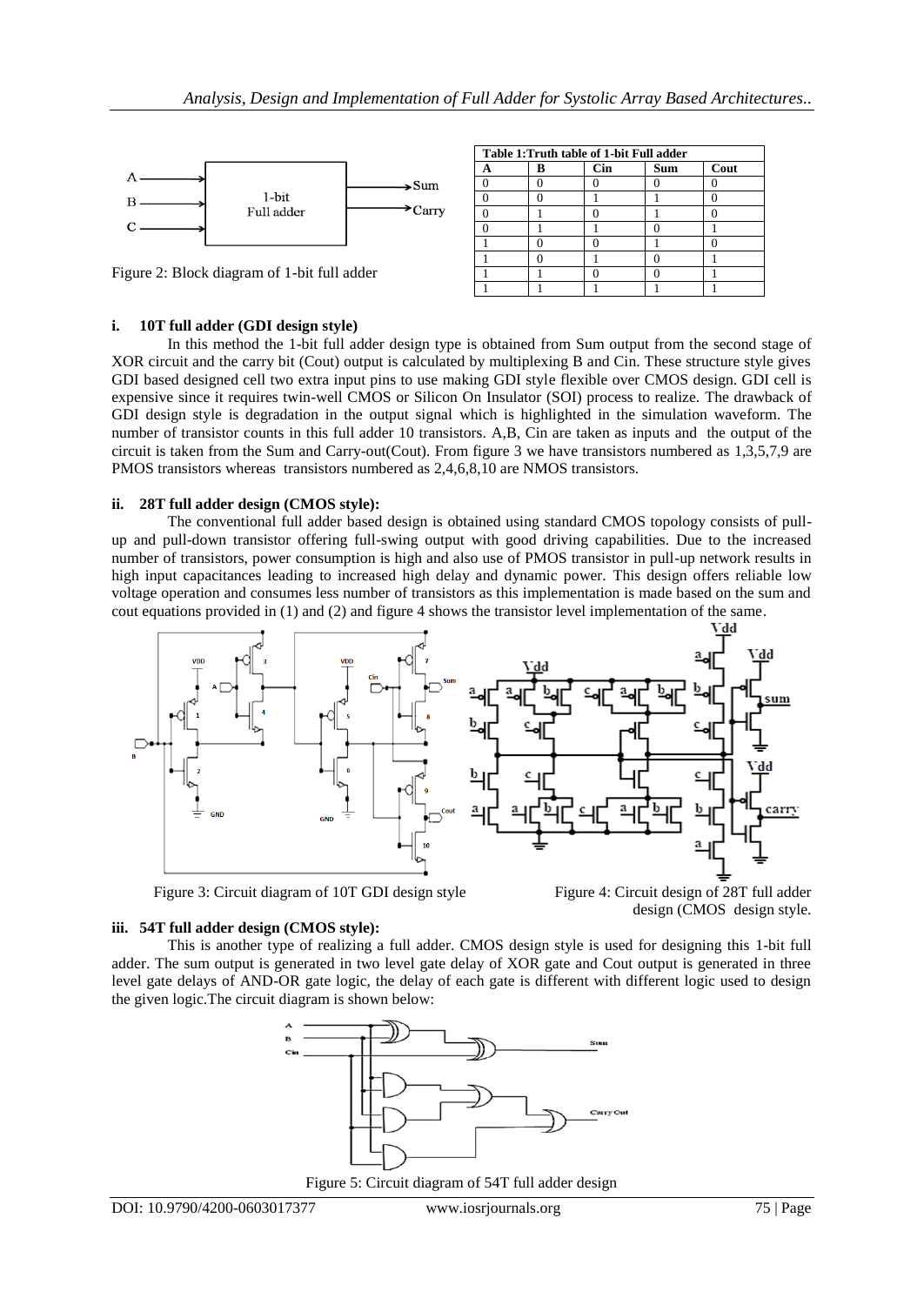# **V. Results and Discussion**

Simulation of the full adder design is performed on CADENCE Design Suite 6.1.6 using Virtuoso and ADE environment, all the test inputs are applied to full adder and the result for each case is verified and its output response and voltage levels are noted, in some scenarios the output is degraded not to the extent its logic level is toggled but this voltage level is to be amplified for future stages in some case.

#### **i. Schematic and Simulation Results**



Figure 6. Schematic and Simulation of 10Transistor based full adder



Figure 8. Schematic and simulation of 54Transistor based full adder

### **ii. Comparative Analysis**

In this section we will discuss the results obtained in the design and implementation of the full adder using various techniques, the performance parameters considered are Number of transistors, Delay, Power and Power Delay Product. These measures are important to choose the adder element for a given application, if Area is the prime concern then 10transistor based full adder can be chosen than other design. The overall performance of a 10Transistor design is best suited for given systolic array based architectures as it consumes less area and delay compared to other adders and power consumption is also acceptable as per the comparison made here.

| <b>Parameters</b>                     |                    | <b>10Transistor Design</b> | <b>28Transistor Design</b> | <b>54Transistor Design</b> |
|---------------------------------------|--------------------|----------------------------|----------------------------|----------------------------|
| Number of Transistor/ Gate count      |                    | <b>10 Transistors</b>      | 28 Transistors             | 54 Transistors             |
| Static power                          |                    | $636.5e^{9}W$              | $4.82e^{6}W$               | $13.21e^{6}W$              |
| Dynamic Power                         |                    | $0.262e^{-6}W$             | $4.50e^{6}W$               | $12.88e^{-6}W$             |
| Total power                           |                    | $0.3743e^{6}W$             | $0.3194e^{6}W$             | $0.3206e^{6}W$             |
| <b>Power Delay Product</b>            |                    | $0.0107e^{-12}$            | $0.275e^{-12}$             | $0.789e^{-12}$             |
| Delay                                 | input to sum       | $21.31e^{9}sec$            | $21.32^{9}$ sec            | $21.32^{9}$ sec            |
|                                       | input to carry out | $41.01e^{9}$ sec           | $61.31e-9sec$              | $61.31e-9sec$              |
| Carry (output) degradation voltage    |                    | 629.47mv                   | 635.11nv                   | 27.99uv                    |
| Sum (output) voltage during OFF cycle |                    | 1.24v                      | 41.47nv                    | 110.76nv                   |